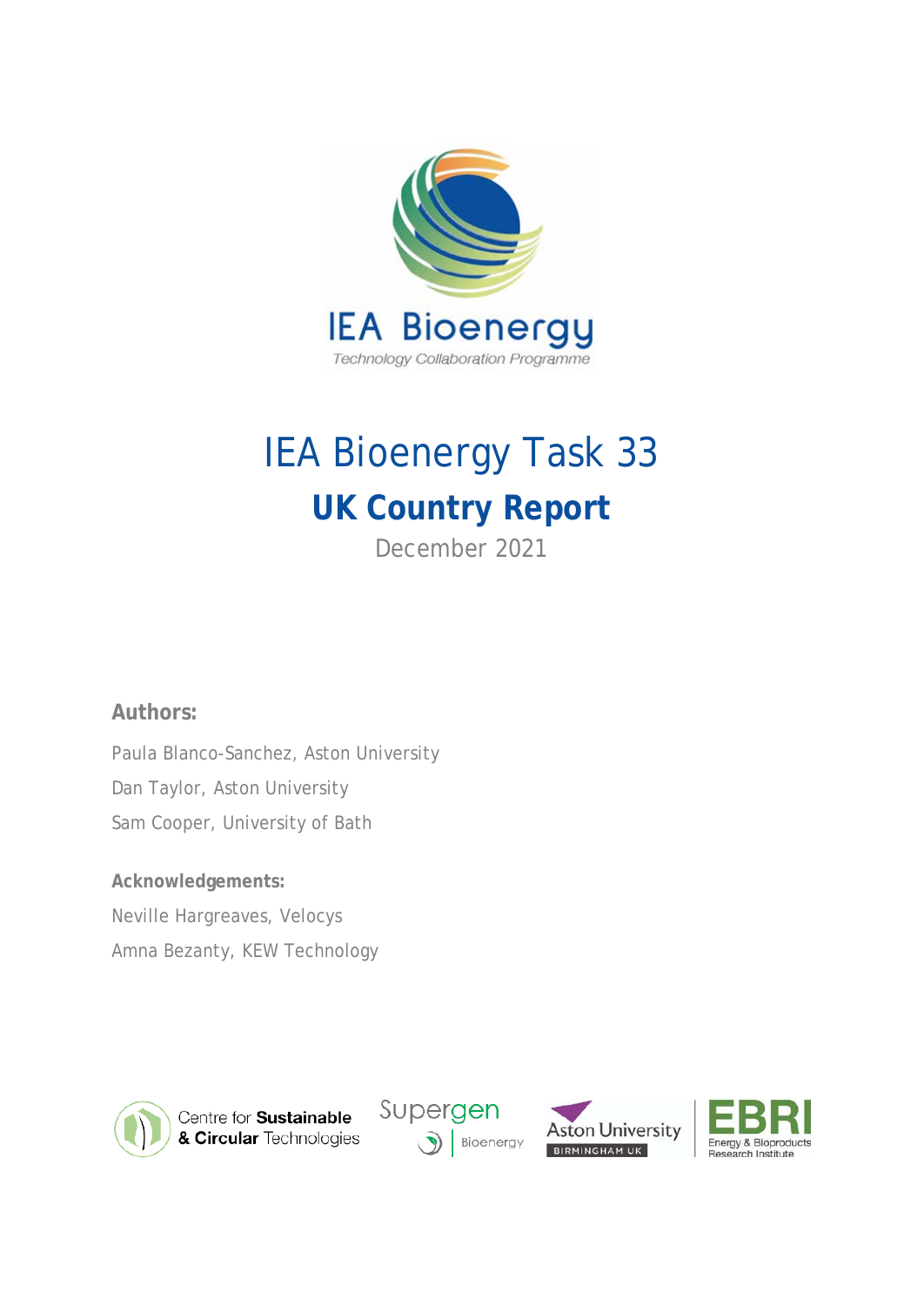# **Introduction**

Biomass and waste gasification is a versatile technology that may play a key role in decarbonising the economy in the UK [1, 2] and internationally [3]. It provides a route for treating non-recyclable wastes, and for valorising biomass feedstocks including forest residues, waste wood, and lignocellulosic 2nd generation energy crops. The resulting syngas can be used for power and heat generation, further processed to produce bio-hydrogen, biomethane and other synthetic fuels, or used as the basis for other chemicals.

Gasification systems can be operated with carbon capture. Depending on the configuration, this can be done effectively and with relatively minimal energy penalty. In this way, it is possible to achieve negative lifecycle greenhouse gas emissions. Because of this, gasification has gathered significant interest with increasing recognition of its potential use as a key component of applications such as bioenergy with carbon capture and storage (BECCS).

Within the International Energy Agency (IEA), the Task 33 focuses on the thermal gasification of biomass with the aim to promote the commercialisation of efficient, economical and environmentally preferable thermal biomass gasification processes. Within this framework, IEA undertook the task of collecting up-to-date information directly linked to this particular topic and for different countries across Europe. This report aims at providing a general review of the most relevant actors in the UK and linked to gasification.

The areas covered in this document include UK-biomass relevant reports and actions (2020- 2021), a general overview of academic and research institutes working in gasification, and some case studies from companies using the gasification technology.

In the last year in the UK the Department for Business, Energy & Industrial Strategy (BEIS) has launched and led a number of UK-biomass relevant reports and actions. These include the UK Hydrogen strategy [4], a review and benchmarking report about advanced gasification technologies (AGTs) [5], the UK Biomass policy statement [1], and the UK biomass strategy [6]. There have also been some good examples of government funded programmes looking at promoting the commercial use of technologies including gasification. Some of these are briefly described in the present report.

Several research groups across the UK are currently engaged in gasification research at different levels. A good summary of the UK academic and research institutions has been previously reported in the Supergen report "*Bioenergy and waste gasification in the UK: Barriers and research needs*" [7]. However a brief summary is also included in this report.

From the commercial point of view, recent developments in the UK have focussed largely on waste treatment as these offer the potential for additional revenue. The commercial sites that are currently in operation, combust relatively unprocessed producer gas to raise steam for power generation. However, future developments are likely to target chemical energy vectors as these are more valuable and offer greater potential for GHG emissions reduction. In order to achieve this, the syngas needs to be improved. Two systems that achieve this are those in development by Advanced Biofuel Solutions Ltd and Kew Technology Ltd. Their systems are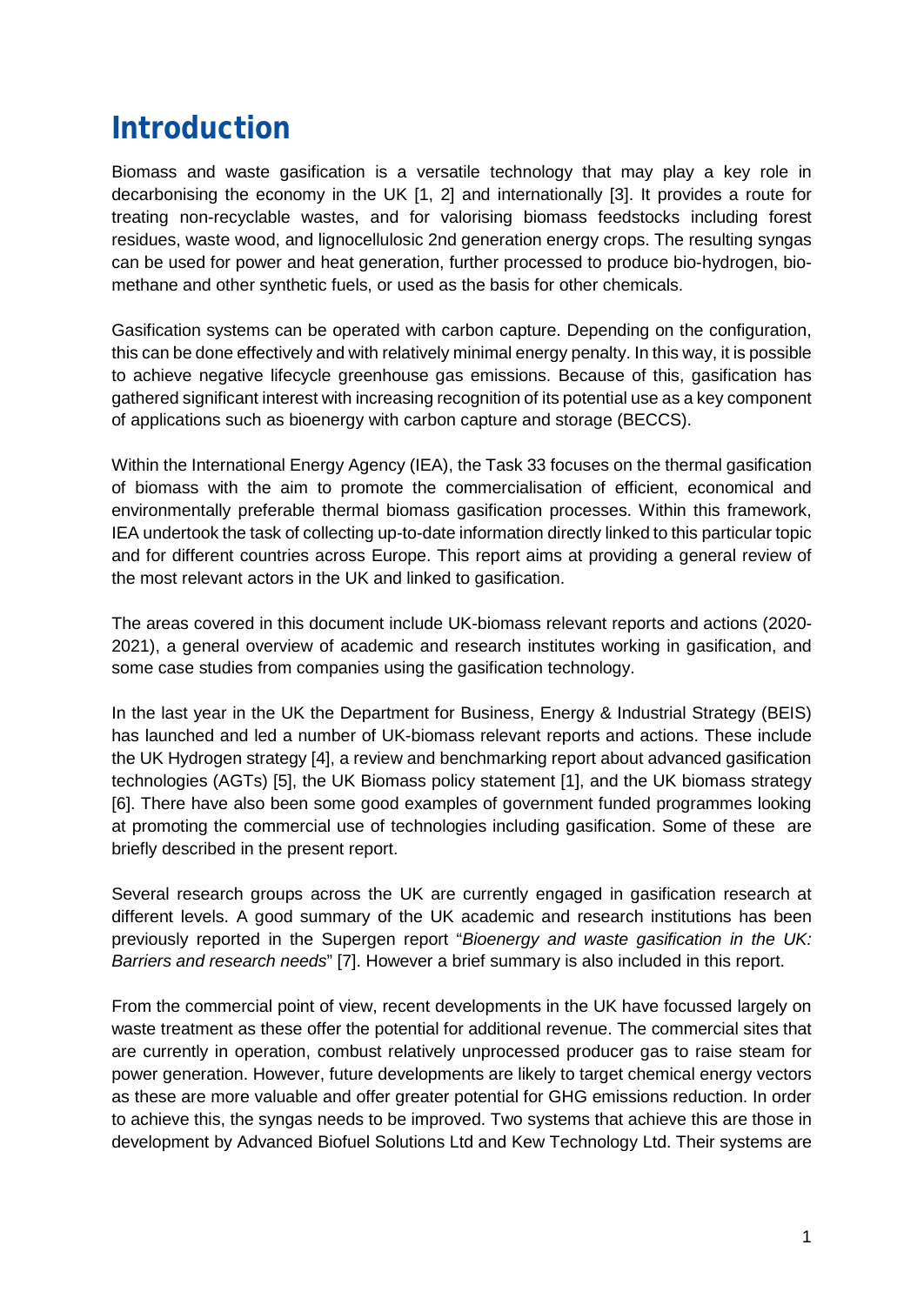currently in the commercial demonstration phase. These take different approaches to the gas clean-up stage but both are effective.



**Figure 1: Advanced Biofuels Solutions Ltd (ABSL) demonstrator site, Swindon.**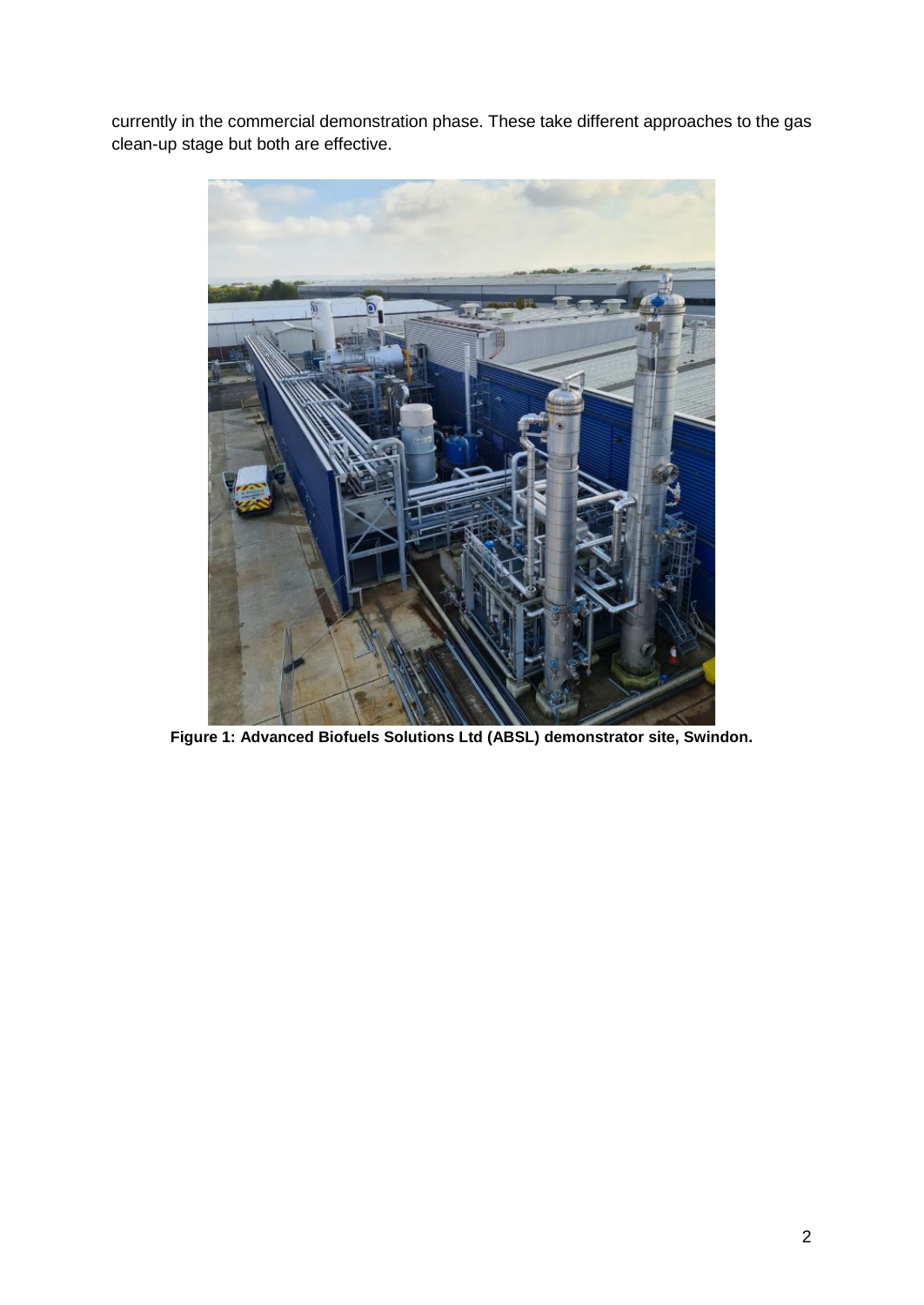# **Gasification Activities in the UK**

**Figure 2** illustrates that a wide range of commercial gasification facilities have been developed within the UK. This includes some sites that have subsequently closed, and some that are in different stages of development. The commercial conditions are challenging but also present attractive opportunities and so any list of sites currently operating would require regular revision to remain accurate.

All of these facilities (with the exception of the ARBRE project that was not completed) relate primarily to waste treatment - reflecting the commercial desirability of dealing with waste as well as supplying energy. As noted above, technical and commercial drivers have led to most designs being configured to combust relatively unprocessed syngas in order to generate electricity (and heat in some cases). However, the desirability of higher quality syngas and the more valuable products that can be derived from it is recognised and reflected in more recent developments (for example those highlighted in the case studies below).



**Figure 2. Sites with relevance to UK commercial gasification development**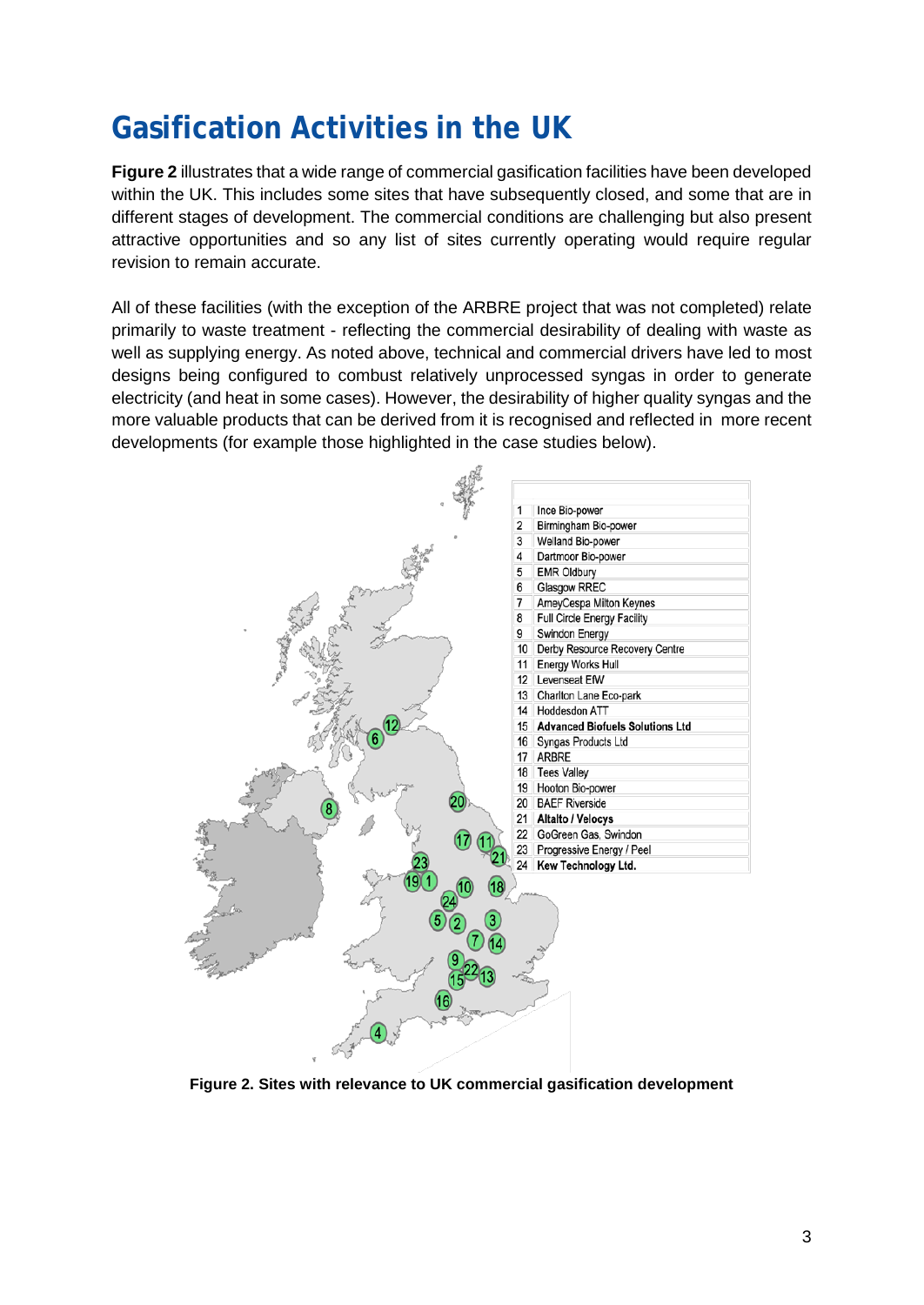# **Research Activities**

The Supergen report "*Bioenergy and waste gasification in the UK: Barriers and research needs*" published in 2019 [7], provided a summary of relevant institutions undertaking gasification research in the UK. **Figure 3** shows that there are at least 17 academic Institutions undertaking gasification research in the UK.



**Figure 3. UK academic institutions undertaking research in gasification**

A brief summary of the key activities from the Universities in **Figure 3**, including their main research topics, approaches (modelling or experimental), as well as details on their experimental equipment are provided in **Table 1**.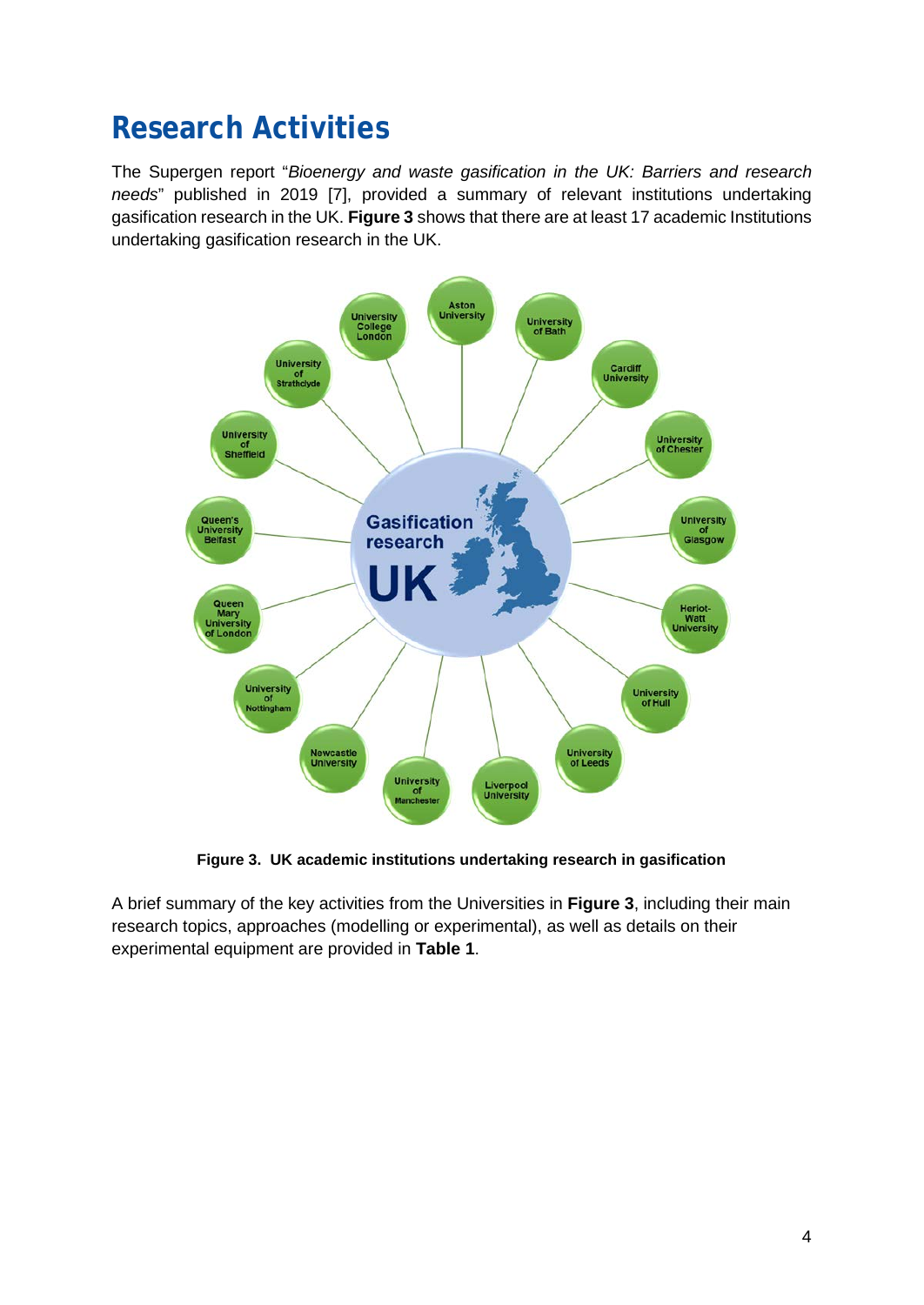| <b>Institution</b>                   | <b>Activities linked to gasification</b>                                                                                                                                                                                                                                                                                         |
|--------------------------------------|----------------------------------------------------------------------------------------------------------------------------------------------------------------------------------------------------------------------------------------------------------------------------------------------------------------------------------|
| <b>Aston University</b>              | Modelling (TEA/LCA); development of catalysts (i.e. tar cracking).<br>Facilities: 1MW fluidised bed gasifier, analytic equipment.                                                                                                                                                                                                |
| University of Bath                   | Modelling (TEA/LCA).                                                                                                                                                                                                                                                                                                             |
| <b>Cardiff University</b>            | 1-D and 2-D CFD modelling (reactor conditions and fuel characteristics).<br>Facilities: 1-2 kW experimental rig.                                                                                                                                                                                                                 |
| University of Chester                | Syngas quality & tar content. Facilities: Two 25kW downdraft gasifiers<br>and analytical equipment.                                                                                                                                                                                                                              |
| University of Glasgow                | Real-time control of gasifiers. Facilities: Lab-scale downdraft and<br>fluidised bed gasifiers. TEA and environmental assessments.                                                                                                                                                                                               |
| Heriot-Watt University               | Reaction kinetics and catalysts development; co-firing biomass-coal.                                                                                                                                                                                                                                                             |
| University of Hull                   | Biomass pretreatment; product analysis and upgrading. Reactor<br>optimization. Facilities: Two lab-scale (1-3g/s) gasifiers with extensive<br>TGA and other analytical gas, liquids and char monitoring capability.                                                                                                              |
| University of Leeds                  | Catalytic and non/catalytic plasma syngas for syngas cleaning. Facilities:<br>Lab-scale fixed-bed and fluidised bed reactors.                                                                                                                                                                                                    |
| Liverpool University                 | Catalytic plasma syngas for syngas cleaning.                                                                                                                                                                                                                                                                                     |
| University of<br>Manchester          | Large scale gasifier design; off-design operation at lower output levels;<br>gasification integration and assessment, with application to agricultural<br>residues.                                                                                                                                                              |
| Newcastle University                 | Catalytic plasma syngas for syngas cleaning; process Intensification.                                                                                                                                                                                                                                                            |
| University of<br>Nottingham          | Novel approaches for syngas cleaning; carbon capture. Research on<br>biomass governance issues. Facilities: 10kW prototype downdraft<br>gasifier.                                                                                                                                                                                |
| Queen Mary University<br>of London   | Physicochemical modelling of biogas combustion, with application to<br>gasification. Modelling reactor performance (syngas composition and<br>gasifier performance).                                                                                                                                                             |
| Queen's University<br><b>Belfast</b> | Operation of gasifiers: development of catalysts, the use of varied<br>feedstocks and integration with carbon capture technologies.                                                                                                                                                                                              |
| University of Sheffield              | Effect of reactor conditions and feedstocks on the characteristics of the<br>gasifier outputs and syngas. Numerical simulation based on kinetics and<br>CFD; Carbon capture; H&S, risk management and feedstock storage.<br>Facilities: co-flow pyrolysis unit, FBG and fixed bed gasifiers, and a 2m<br>entrained flow gasifier |
| University of<br>Strathclyde         | Modelling the effect of particle size on the gasification products and ash<br>generation. Reactor design and process upgrading.                                                                                                                                                                                                  |
| <b>University College</b><br>London  | Feedstock and gasifier variations affect gasification products. Plasma for<br>tar reforming and ash stabilisation; LCA. Facilities: small-scale FBG rig<br>(equipped with analytical facilities such as X-ray and thermal imaging);<br>bench-top plasma assisted gasification.                                                   |

# **Table 1. Summary of gasification research activities and equipment details per Institution**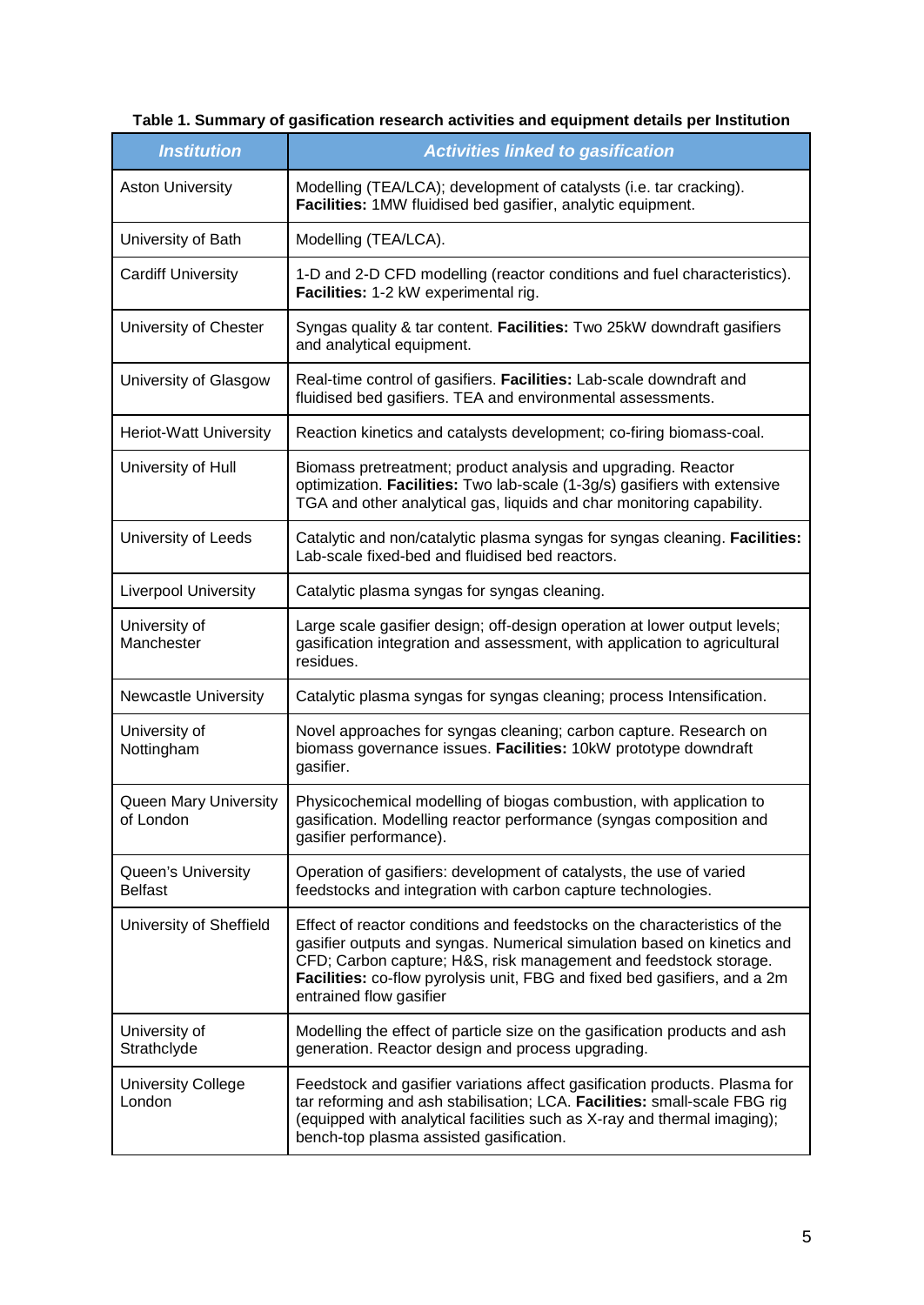**Table 1,** provides an overview of the variety of research topics linked to biomass gasification ranging from lab scale up to pilot plant experimental facilities and a good combination with modelling approaches looking at the overall process optimisation. An example of the 1MW fluidised bed gasifier in place at Aston University in Birmingham, is shown in **Figure 4**.



**Figure 4. 1MW fluidised bed gasifier at the Energy & Bioproducts Research Institute (EBRI), Aston University.**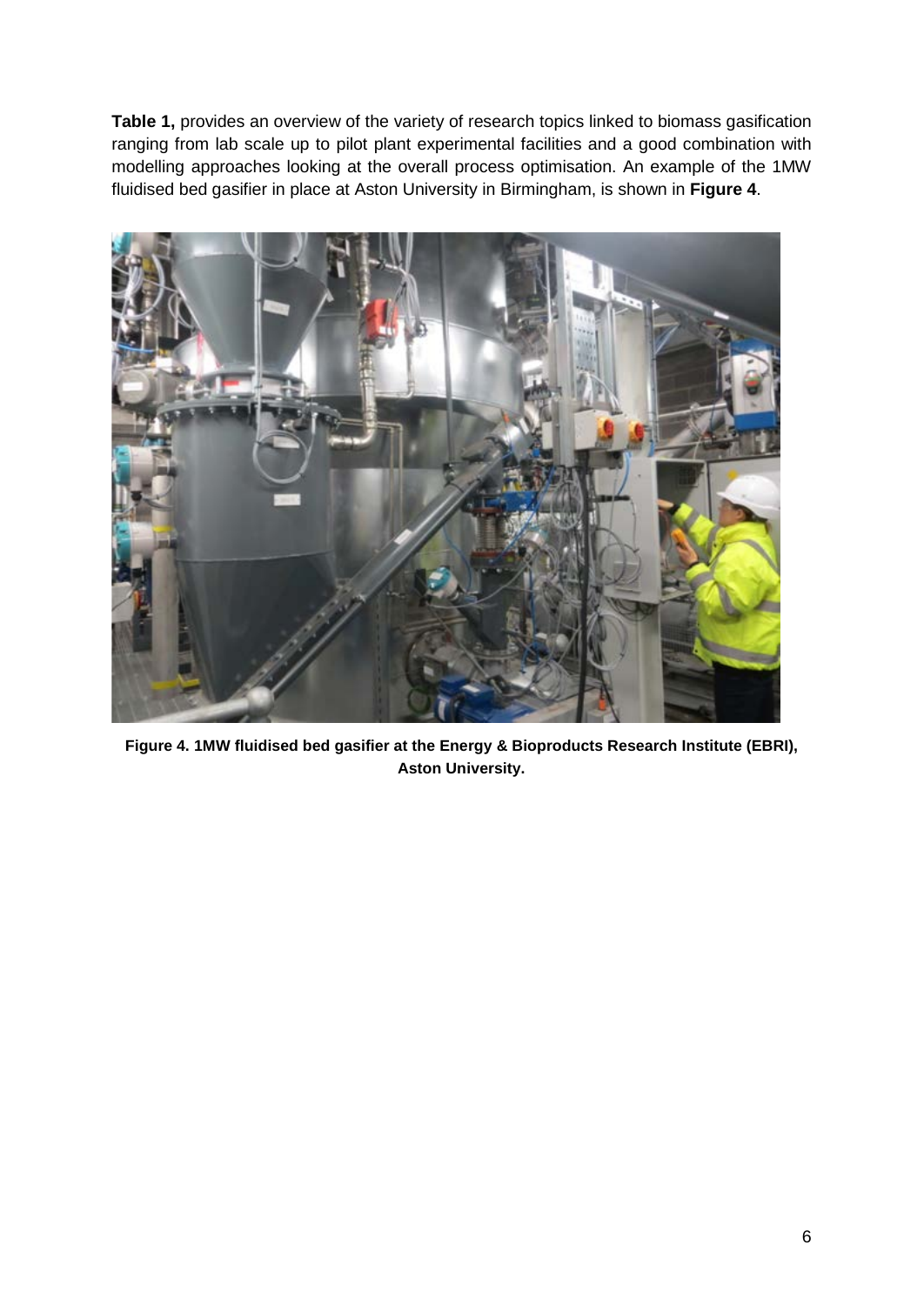# **Relevant UK funding & reports**

In the last year (2020-2021), the Department for Business, Energy & Industrial Strategy: BEIS; has published a series of reports and carried out some actions directly linked to UK-biomass gasification. There have also been funding programmes looking at technology development and application, including gasification and these come from UK-funding bodies such as the UK Research and Innovation (UKRI).



**Figure 5. UK biomass relevant reports (2020-21)**

# **UK-biomass gasification reports and strategy**

**[UK Hydrogen strategy](https://assets.publishing.service.gov.uk/government/uploads/system/uploads/attachment_data/file/1011283/UK-Hydrogen-Strategy_web.pdf) (Department for Business, Energy & Industrial Strategy: BEIS, August 2021) [4]**

The development of a low carbon hydrogen sector in the UK is a key plank of the government's plan to build back better with a cleaner, greener energy system.

In the strategy it is emphasised that low carbon hydrogen has a critical role to play in the transition to net zero, by helping to bring down emissions in vital UK industrial sectors and providing flexible energy for power, heat and transport. There are five main topics covered in this strategy including:

- 1.Low carbon hydrogen
- 2.Scaling up the hydrogen economy
- 3.Economic benefits for the UK
- 4.International leadership
- 5.Track progress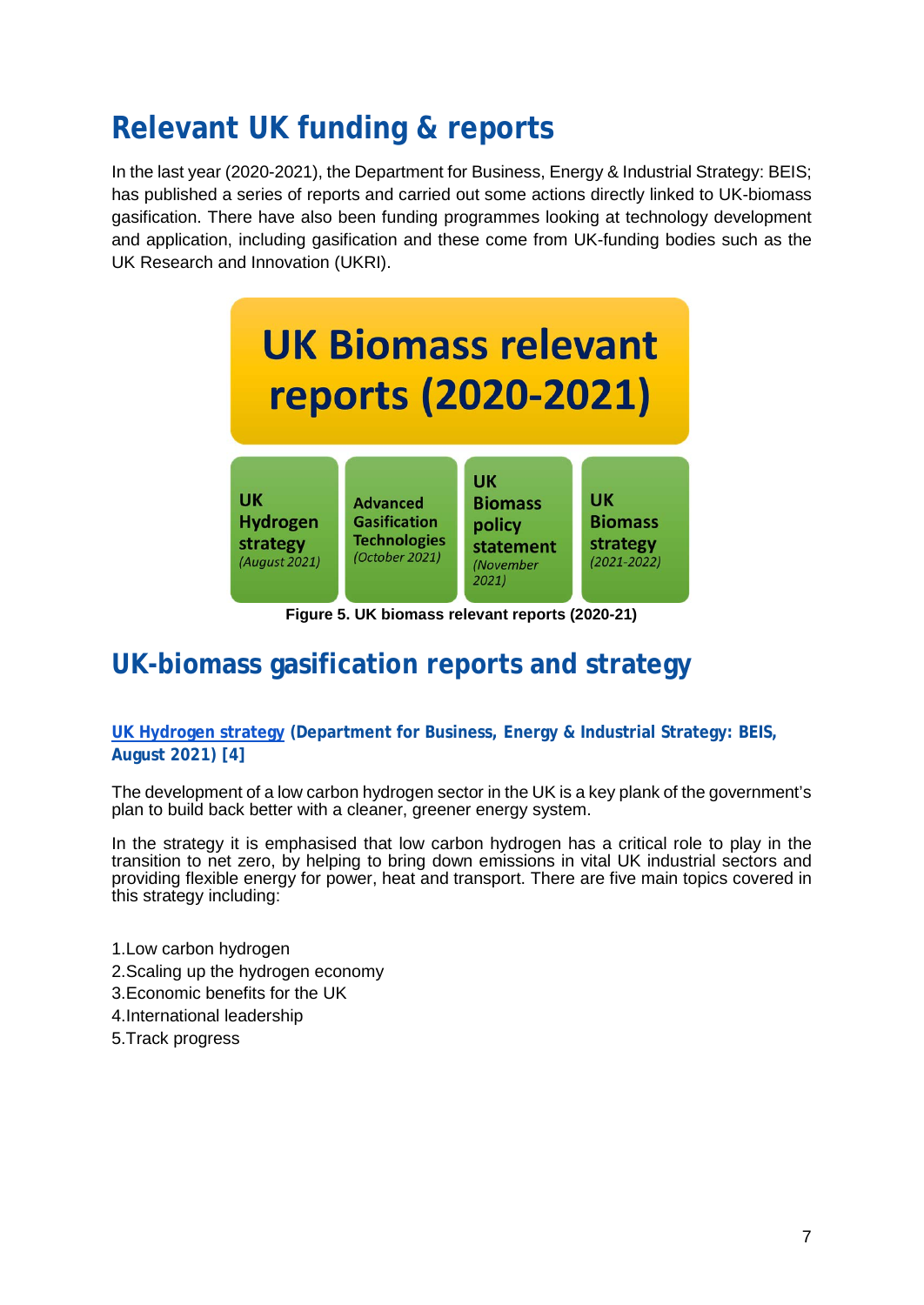

**Figure 6. The Hydrogen value chain [4]]**

## **[Advanced Gasification Technologies \(AGTs\): Review and Benchmarking \(](https://www.gov.uk/government/publications/advanced-gasification-technologies-review-and-benchmarking)BEIS, October 2021) [5]**

The advanced gasification technologies (AGTs) covered in this document included: thermal conversion technologies (gasification or pyrolysis) for conversion of biomass or waste into aviation fuels, diesel, hydrogen, methane & other hydrocarbons.

The main goal of the document is to understand the current development status of AGTs and to inform future policy direction and innovation spending in relation to this class of technologies. The topics covered included:

- 1.Current status of AGTs
- 2.Opportunities & barriers
- 3.Techno-economic analysis and product cost benchmarking
- 4.Development pathway

This report reviewed diverse AGTs, a list of those are shown in **Figure 7**.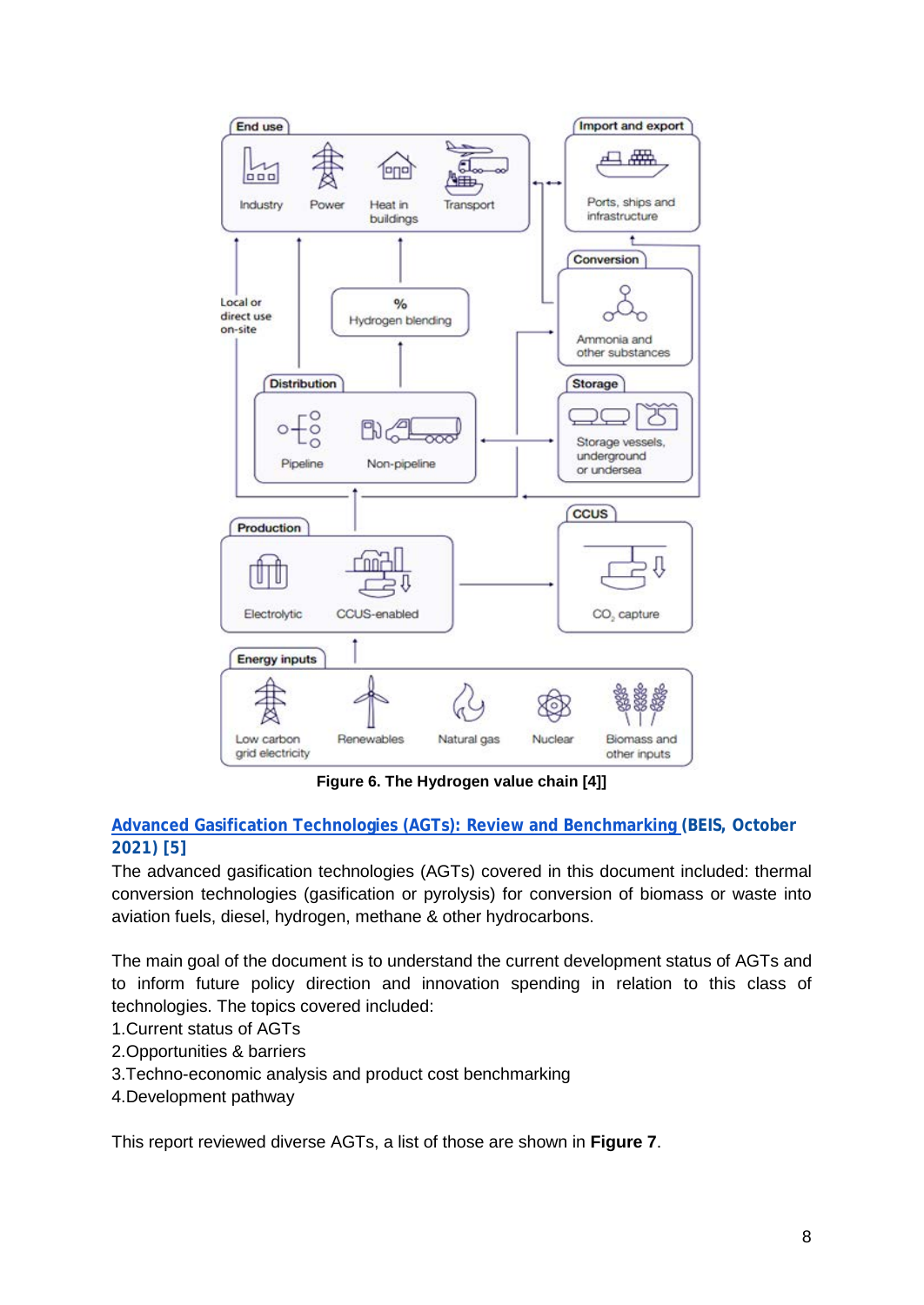**Advanced Biofuel Solutions Ltd.** Enerkem Inc. **Kew Techs. GoBiGas Standard Gas PowerHouse Energy** LanzaTech **Velocys Sumitomo Foster** Alphaco **ThermoChem Recovery** ReOil

**Figure 7. List of AGTs reviewed**

### **[UK Biomass Policy Statement](https://assets.publishing.service.gov.uk/government/uploads/system/uploads/attachment_data/file/1031057/biomass-policy-statement.pdf) (BEIS, November 2021) [1]**

The UK Government provides in this report a strategic view on the role of biomass across the economy in different timelines: short (2020s), medium (by 2035), and long-term (by 2050) timelines. It addressed the key policy aims for biomass use across the economy, including the electricity, heat, transport and industry sectors.



The key key principles included: • Compliance with sustainability criteria and waste hierarchy principles;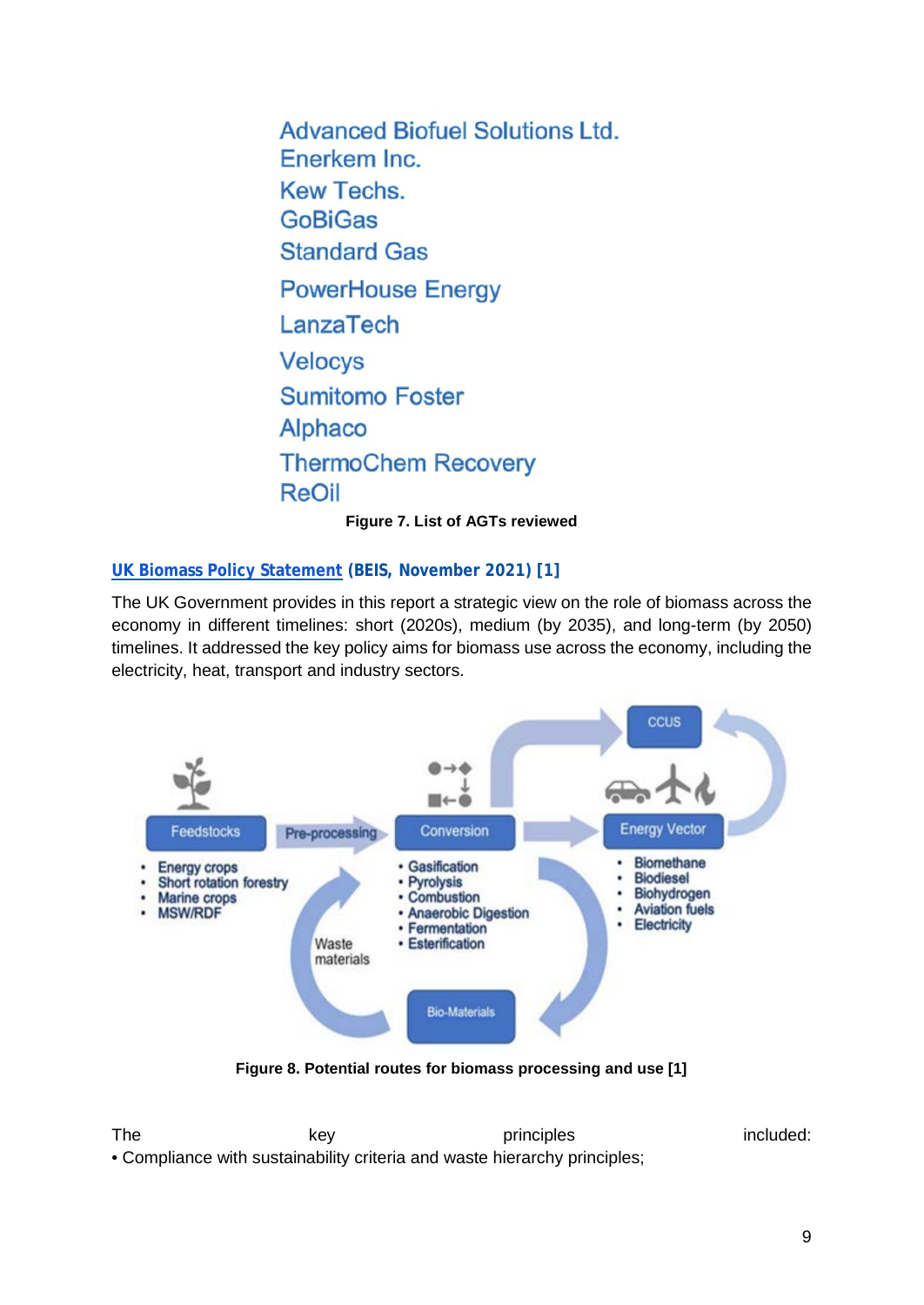• Contribution to carbon budgets and net zero considering feedstock availability, life-cycle greenhouse gas emissions, and cost-benefits;

• Biomass to be used with carbon capture utilisation or storage where feasible.

An the priority areas:

• Sustainable aviation fuel and hydrogen production (decarbonise relevant sectors)

• Bioenergy with Carbon Capture and Storage: BECCS (deliver negative emissions and support energy security).

### **UK Biomass strategy (BEIS, 2022) [6]**

BEIS is planning to publish a new UK Biomass strategy in 2022 including carbon capture recommendations. They are currently analysing the feedback provided by stakeholders through a call for evidence "*[The role of biomass in achieving net zero](https://www.gov.uk/government/consultations/role-of-biomass-in-achieving-net-zero-call-for-evidence)*". Evidence was collected from a series of round table discussions.

This consultation ran from April until June 2021; and the UK Biomass Strategy is expected to be published in 2022. For this, relevant actors including the Supergen bioenergy hub, have contributed with information about bioenergy with carbon capture and storage (BECCS).

The key areas to be addressed in this report will be:

- 1. Supply how much biomass can we assume the UK will have access to?
- 2. End use of biomass how should we use biomass to reach net zero?
- 3. Sustainability and Accounting for Emissions (i) how can we strengthen our sustainability criteria and (ii) how can we improve the way we account for biomass emissions?
- 4. Innovation what technological or systems developments do we need to see?

# **Funding programmes**

#### **UK Greenhouse Gas Removal Demonstrator (GGR-D) programme**

This forms part of the interdisciplinary £31.5 million [Strategic Priority Fund \(SPF\) W](https://www.ukri.org/our-work/our-main-funds/strategic-priorities-fund/)ave 2 Greenhouse Gas Removal Demonstrators Programme. It aims to assess sustainable routes for large-scale removal of greenhouse gases from the atmosphere, allowing the UK to take a major step towards achieving net-zero emissions, and placing the UK in a leading position to benefit from the £400 billion future global market in greenhouse gas removal.

It is looking at funding five multidisciplinary research projects with nature based solutions (peatlands, enhanced rock weathering, biochar, large-scale tree planting, rapid scale-up of perennial bioenergy crops).

# **Case Studies**

In order to gauge the progress of industrial gasification projects being developed, built, or operational within the UK we reached out to over 24 individual sites, of which 2 returned the information below in the form of 2 case studies. The first is a collaboration between Velocys and British Airways which aims to be Europe's first waste to sustainable aviation fuel plant,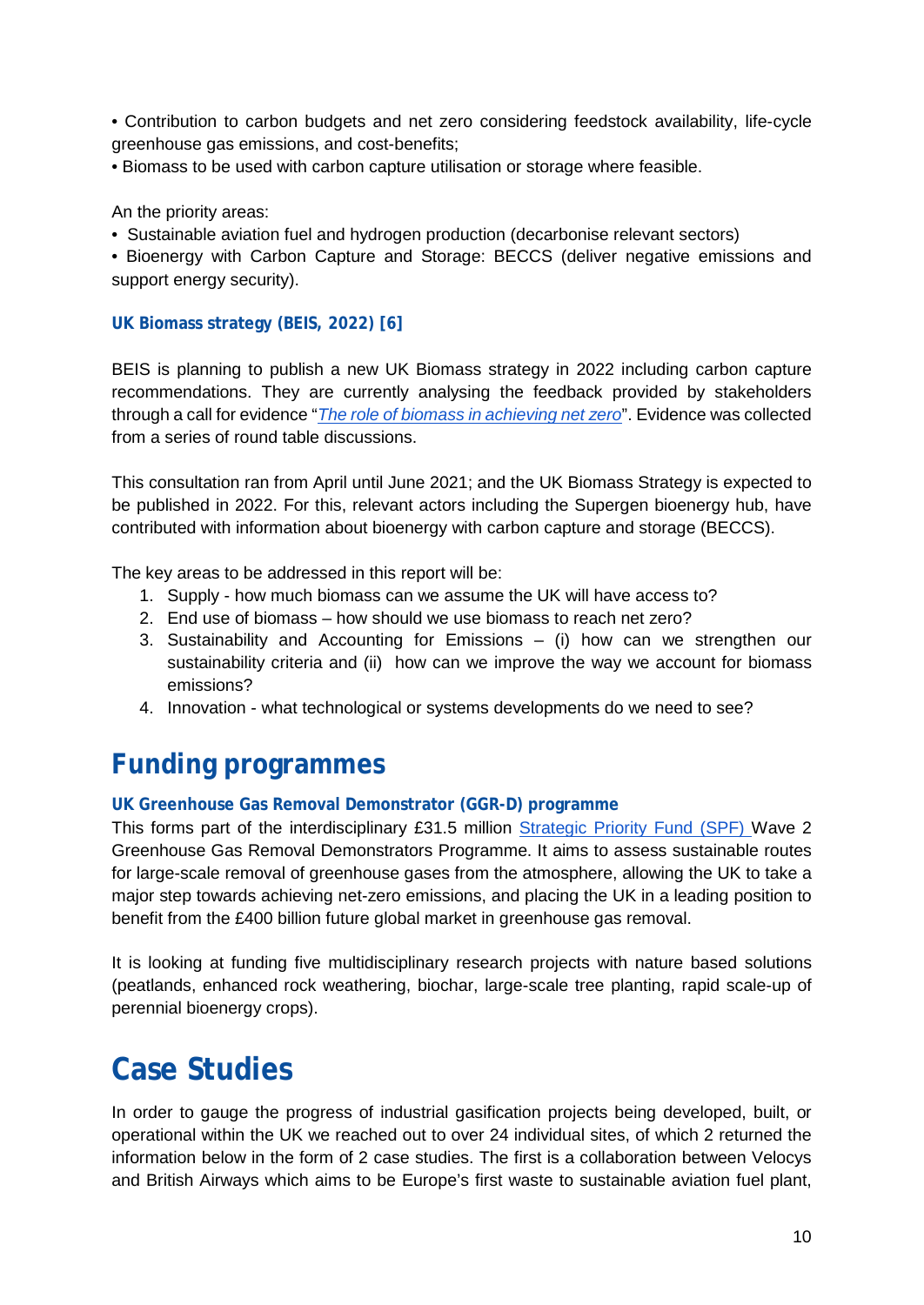and the second is KEW Technology's decentralised modular system and full-scale demonstrator plant.

# **Velocys (Neville Hargreaves)**

### **Altalto Immingham Waste to Sustainable Aviation Fuel Project**

- Plan to build what could be Europe's first waste-to-SAF plant
- · 500,000 tonnes of residual waste saved from incineration or landfill per year
- · Enough fuel to power over 1,000 transatlantic flights with net-negative carbon emissions
- $\cdot$  Over 300,000 tonnes of CO<sub>2</sub> saved per year
- · Collaboration between Velocys and British Airways
- · Uses Velocys proprietary Fischer-Tropsch technology combined with TRI gasifier and other demonstrated technologies

#### **Site**

The plant is to be built on a 78-acre site (**Figure 9**) near the major cargo port of Immingham, North East Lincolnshire. It is in an industrial area with easy access by road and rail, and a target for industrial development in the Local Plan. Planning consent was granted in June 2020. A model of the completed plant is also shown in **Figure 10**.





**Figure 9. Altalto Immingham site** 

### **Feedstock**

The Altalto plant will take residual Municipal Solid Waste or Commercial and Industrial Waste, unsuitable for recycling and otherwise destined for landfill or incineration. The flexible nature of the process ensures that it is robust to the variations in composition that are typical of waste.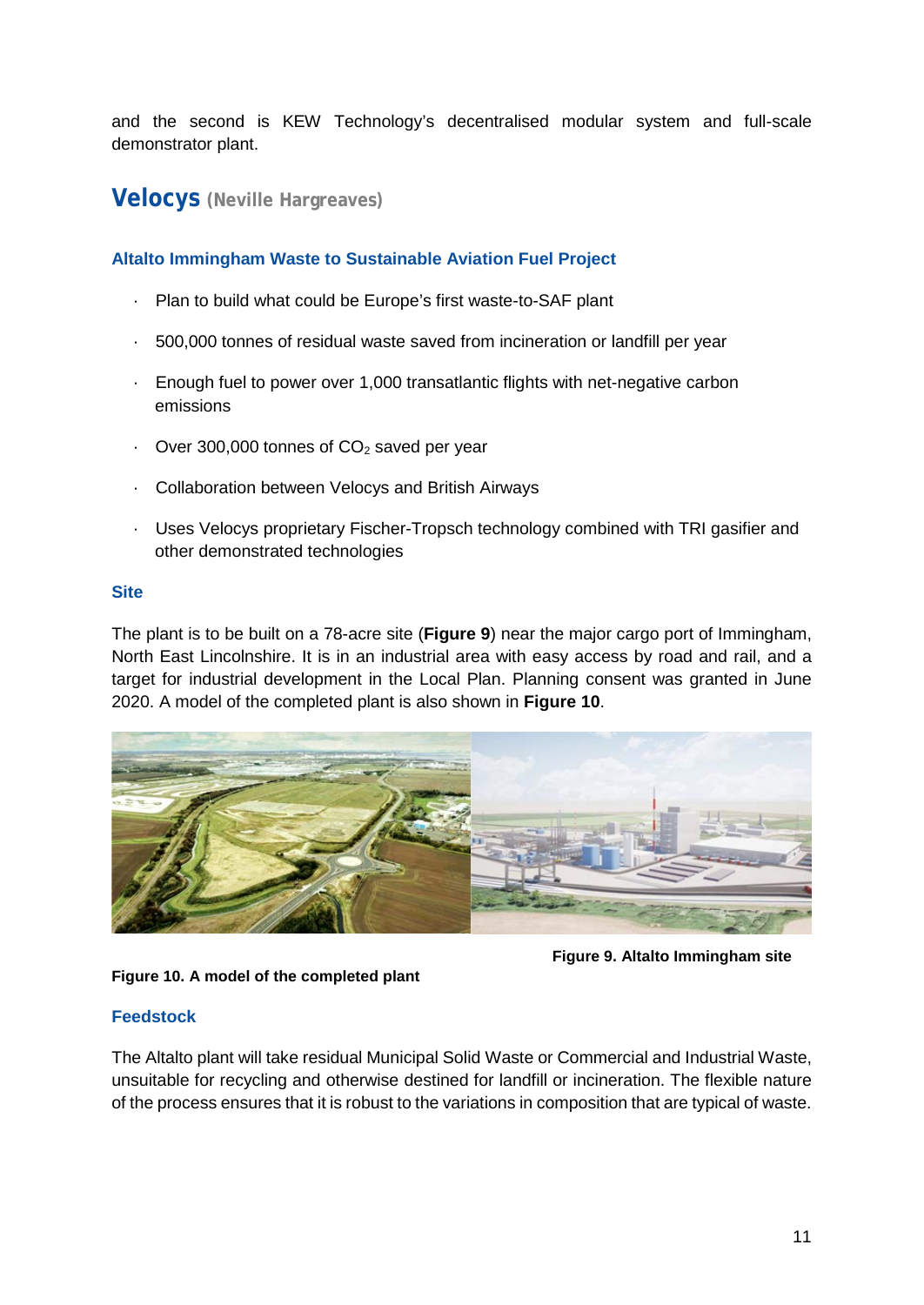### **Process and technology**

The Altalto project combines demonstrated technologies in a first-of-a-kind plant that could be Europe's first waste-to-SAF (Sustainable Aviation Fuel) plant.

The process is shown in **Figure 11**, and a brief description is as follows. Incoming waste is conditioned for gasification using a series of physical processes such as sorting, shredding and drying. The conditioned material is then fed into the gasifier to generate synthesis gas (syngas). Gasification technology is provided by Thermochem Recovery International (TRI). The raw syngas coming from the gasifier then passes through a Partial Oxidation process supplied by Arvos, mainly to convert remaining organics (tars), followed by a syngas clean-up process supplied by Air Liquide. This step adjusts the hydrogen to carbon monoxide ratio of the syngas to that required for Fischer Tropsch synthesis, and at the same time produces a side-stream of carbon dioxide ready for sequestration; this makes a major contribution to the carbon savings and allows the production of net negative emission fuels. The syngas cleanup step also removes contaminants such as sulphur and chlorine for safe disposal.



**Figure 11. Process and technology licensors**

The clean syngas undergoes Fischer-Tropsch synthesis using Velocys' proprietary reactor and catalyst technology, making a range of hydrocarbons which are then upgraded in a final hydrocracking, isomerisation and separation step to make fuels (**Figure 12**).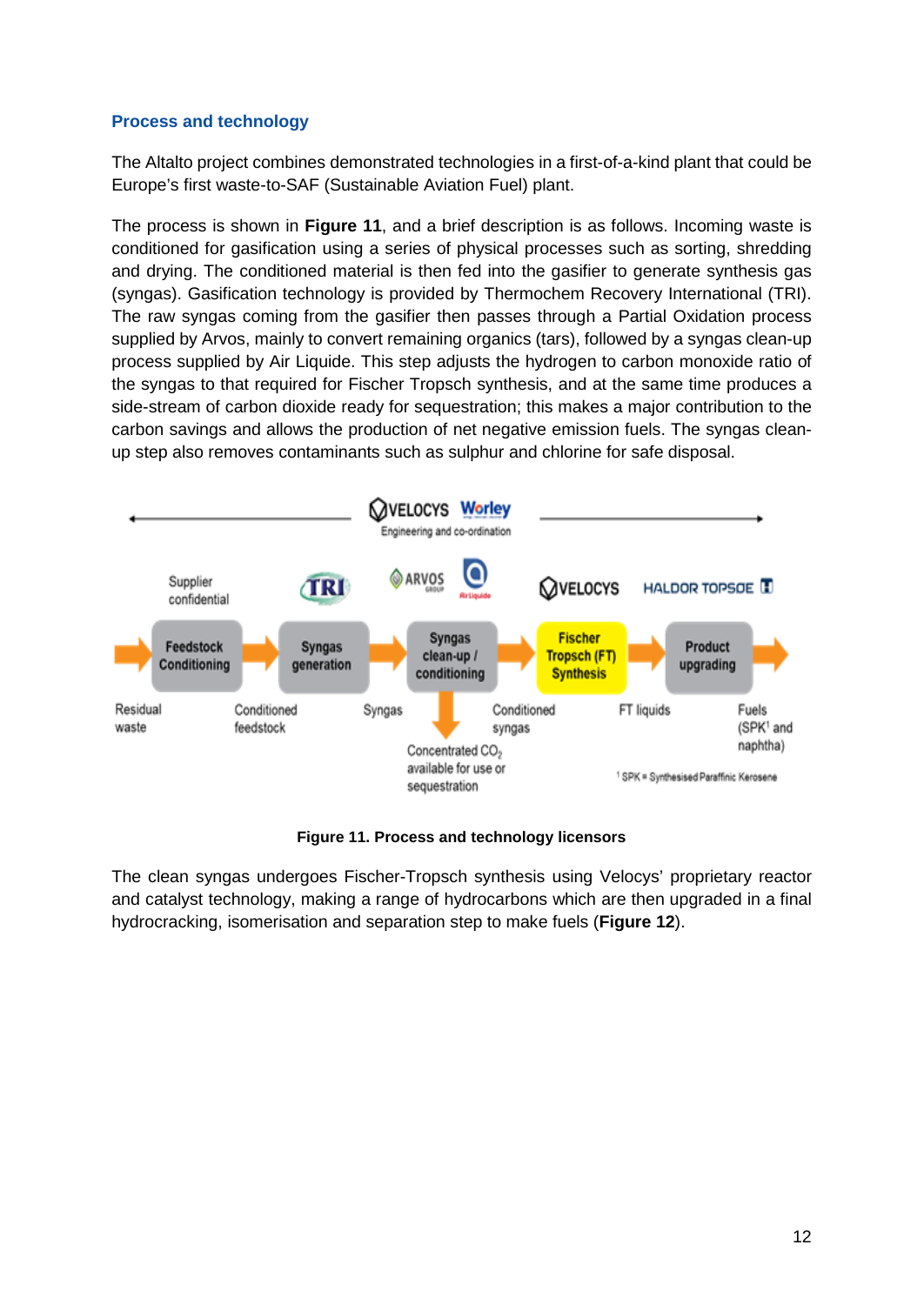

**Figure 12. Velocys Fischer Tropsch reactor (above) and the finished product, SPK (right)**

### **Products and carbon savings**

The plant will produce SAF in the form of Synthesised Paraffinic Kerosene, SPK, meeting ASTM D7566 Annex A1; this is approved for worldwide use in aviation at up to 50% and can be used without any change to engines or fuelling infrastructure. The plant will also produce naphtha for blending into petrol. Total fuel production is approximately 50,000 tonnes per year. When combined with Carbon Capture and Storage (CCS), the fuel will deliver carbon savings of around 150%.

#### **Progress and plans**

The Altalto project has completed pre-FEED engineering and been granted planning consent. The project is largely FEED-ready, pending clarification of SAF policy by the UK Government. Subject to financing, the plant is expected to be producing SAF by 2026. Further plants in the UK and overseas are expected to follow to meet the substantial need for SAF; for example, EU mandated SAF demand by 2030 is 5%, expected to be equivalent to 3 million tonnes. This technology offers a route from abundant waste feedstocks, with no indirect land use change, and is therefore expected to contribute to aviation decarbonisation worldwide.

# **KEW Technology** (Amna Bezanty)

### **Company**

KEW Technology is a UK-based sustainable energy solutions company. The company has developed an Advanced Thermal Conversion (ATC) technology based on gasification, that efficiently converts non-recyclable resources and low-grade biomass into a wide-range of sustainable energy vectors, such as hydrogen, power, heat and advanced fuels for a zero carbon future. KEW was initially founded with the vision of developing products that allow two global challenges, waste disposal, and sustainable energy supply, to be tackled simultaneously. KEW's vision is a future of energy and resource utilisation through smart,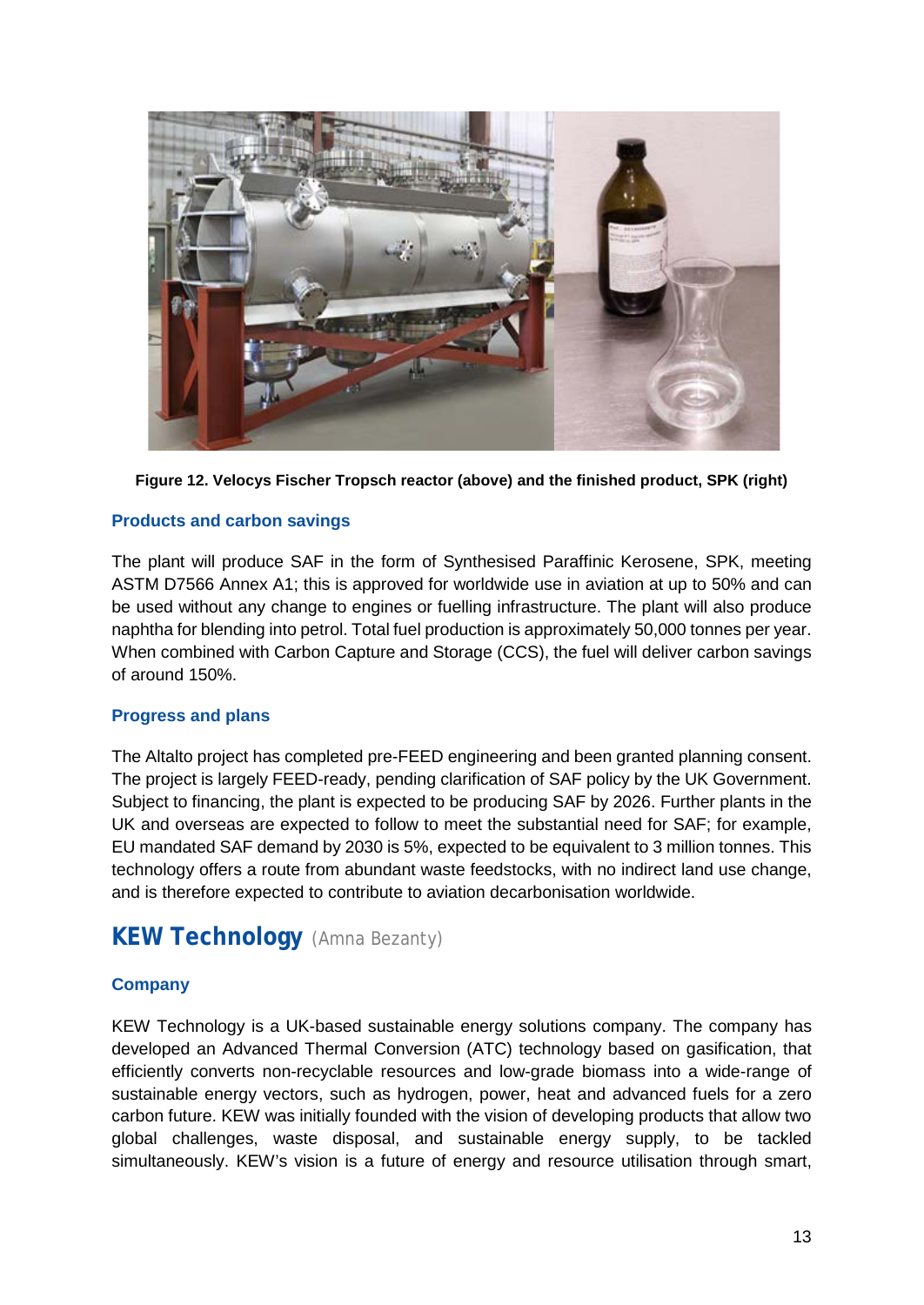circular economies that integrate energy supply and users in local networks enabling optimisation of energy conversion and utilisation. KEW deploys its technology into developed projects, helping industrial corporations to achieve their net-zero ambitions in harder to decarbonise areas such as industrial gases and fuels.

### **Technology**

KEW's gasifier system can use solid waste feedstocks and biomass, and convert them into high-value energy products such as advanced fuels (hydrogen, jet fuel, diesel), heat as well as power through compact, modular efficient plants.

The key innovation in KEW's system is operating the gasification system (and specifically a gas reformation step) under pressure. This cracks longer hydrocarbons and removes impurities which otherwise create challenges with solids and tar build up - one of the biggest challenges in the gasification space.

The flexibility of the platform allows it to service two parallel markets:

- **Decentralised, embedded waste to energy solutions**: The compact nature and ultra-low emissions make it well suited for integration into industrial and commercial premises, converting locally generated wastes into heat, power, and renewable industrial fuels for on-site consumption.
- **Advanced biofuels production:** The syngas is suitable for producing advanced biofuels such as hydrogen, aviation fuel, DME and diesel.

The technology is configured to facilitate combination with CCS, enabling *negative* carbon potential while providing end-product flexibility.



**Figure 13. Kew Technology markets**

**Modular Solution**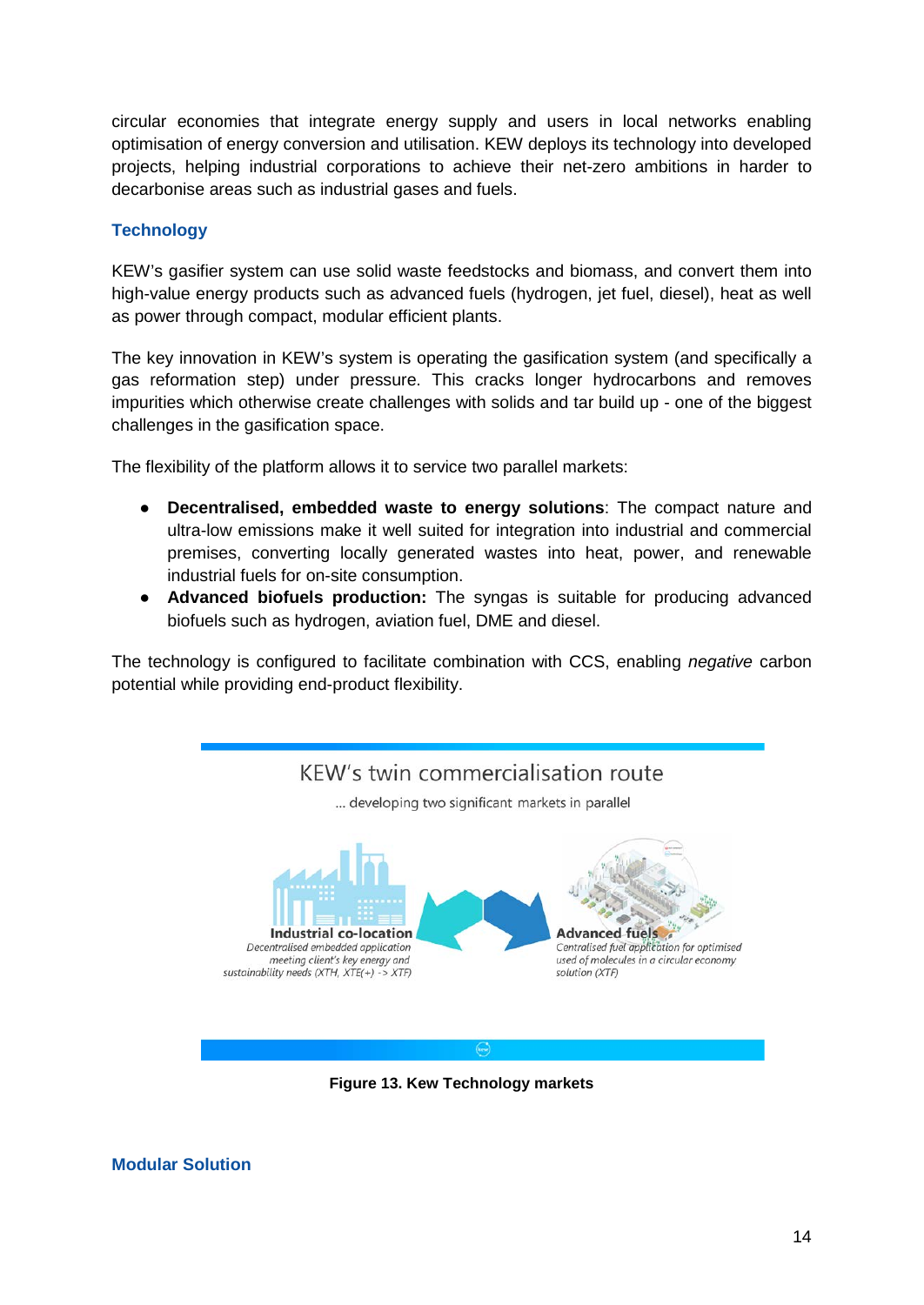KEW's pressurised operating envelope enables compact plant design  $(>1/8<sup>th</sup>$  the physical size of non-pressurised technologies) with high process efficiency and reliability. The pressurised operation lends the technology to a modular, factory built architecture. This allows efficient project execution and delivery as well as excellent project economics that benefit from the use of standardised, serial, lean production methods that cut costs and increase revenue.

This modular approach also enables the technology to be embedded into projects that are shorter term and allow immediate technology deployment while allowing a gradual commercial ramp-up of larger biofuels production facilities with leading strategic partners.

The platform has three variants: XTH (Anything to Heat), XTE (Anything to Electricity) and XTF (Anything to Fuels) which allows various end-product vectors depending on the application.

The plants qualify as "End of Waste" infrastructure, facilitating embedded installation.

### **Commercial demonstrator**

KEW has developed a full commercial-scale demonstrator. In a sector with a high requirement for proven technology, KEW is one of the few technologies globally that has a fully deployed platform at its Sustainable Energy Centre (SEC) site in Wednesbury, UK. The site acts as a centre of excellence for technology and product development and proving, operator training and the development of novel, ground-breaking associated technologies such as carbon capture.



The SEC is commercial product validation of KEW's technology

Hi-fidelity continuous operation commercial plant

> Unparalleled technology performance validation and optimisation

Unique 'live-environment' platform for technology development

**Figure 14. Kew Commercial scale demonstrator built in the UK**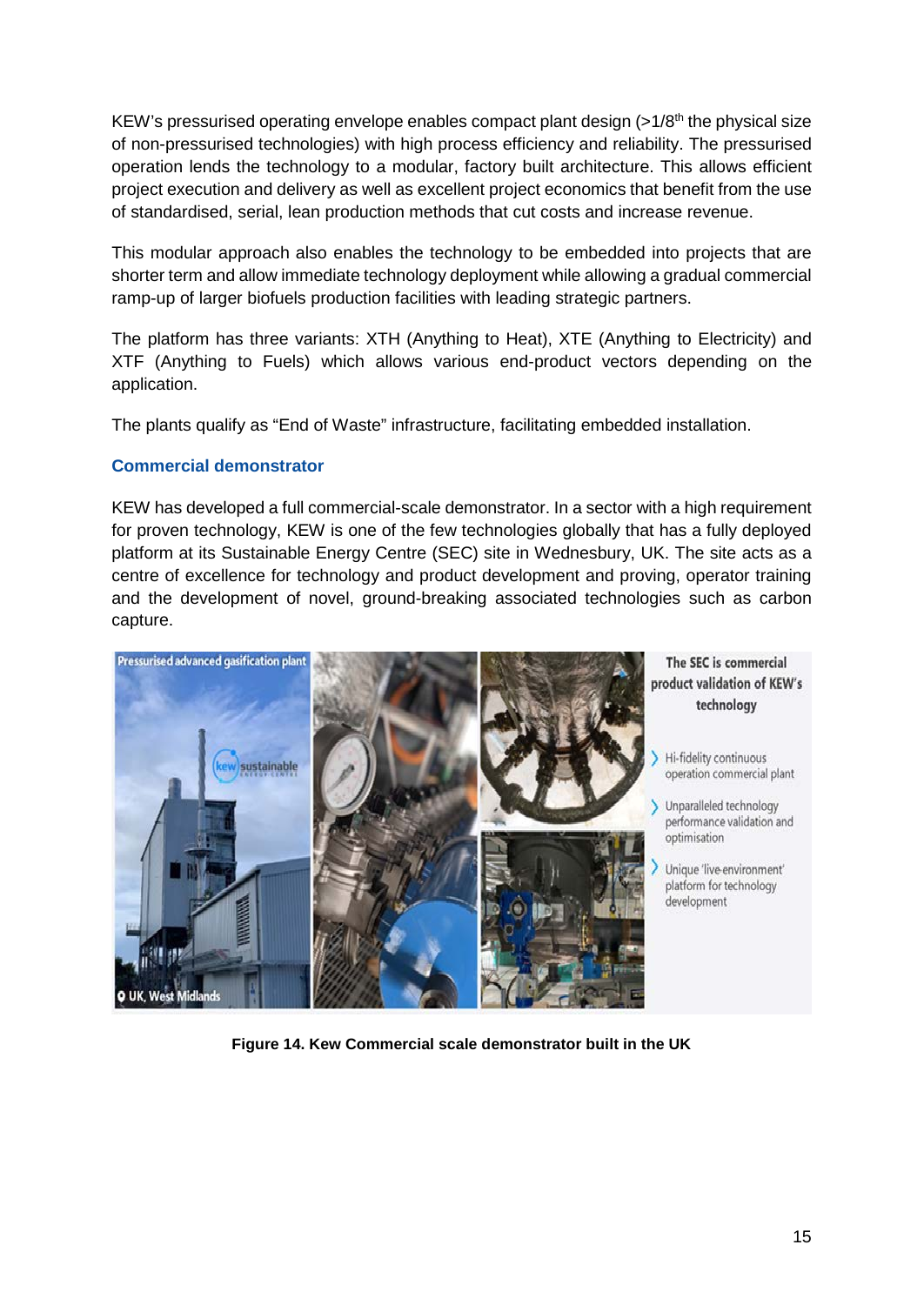### **Partnership with Energy Technologies Institute**

The technology and therefore the company have both benefited from involvement and support from the Energy Technologies Institute (ETI). The ETI was established to research low carbon energy system planning and technology development to address critical UK energy and climate change targets. It was a Public-Private Partnership (PPP) made up of the UK Government (BEIS), and top global energy players such as BP, Shell, Rolls-Royce, Caterpillar, EDF and E.On.

The benefits of supporting small scale Advanced Conversion Technology (ACT) was the ability to thermally convert a wide range of both residual waste and/or biomass directly into a range of high-value energy vectors, rather than just electricity and occasionally heat, which were the outputs from the incumbents. The UK market had seen many failed ACT projects, where either waste types, residue outputs, and more typically the failure to deal with the resultant longchain hydrocarbons (tar), captured within the syngas stream had seen many projects fall and significant investment and confidence in the technology lost.

One of the key challenges was to research and identify the technology gap for small scale decentralised technology solutions (in the <10MWe scale) as the UK is heavily reliant upon less efficient, very large mass-burn Incineration, to convert waste into energy.

As a consequence, the ETI developed and opened a competition to explore and discover innovative ATC technologies. The competition received 97 separate applications, and KEW were one of three selected to carry out 12 months of funded and very detailed Due Diligence. Following this vigorous & robust process, KEW were selected to receive the full development funding from the ETI.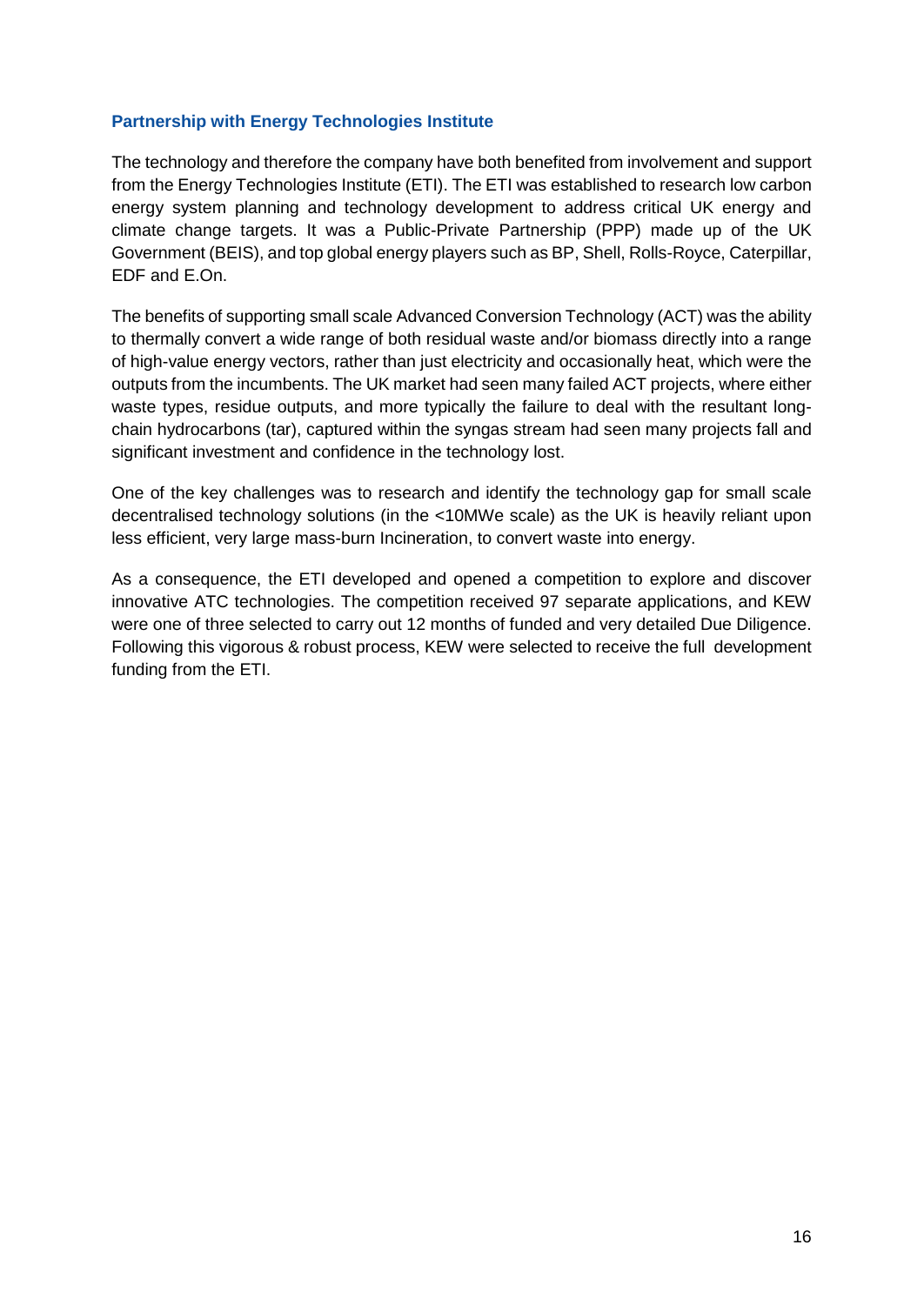# **Conclusions**

This short report aimed at providing an overview of the current scenarios and challenges around biomass gasification in the UK. This included recent advances in the academic, government and industrial sectors. There are still several barriers to commercial success of gasification such as those reported by the Supergen Bioenergy Hub in 2019 [7].

It is clear that there are certain areas where further research is needed in order to face common challenges in waste gasification in the UK. These challenges are a result from constrained available finance, non-technical barriers and technical difficulties.

The UK as a country is making efforts in the academic, government and industrial sectors in order to address these challenges and most importantly, link them to the country's strategy to achieve Net Zero by 2050.